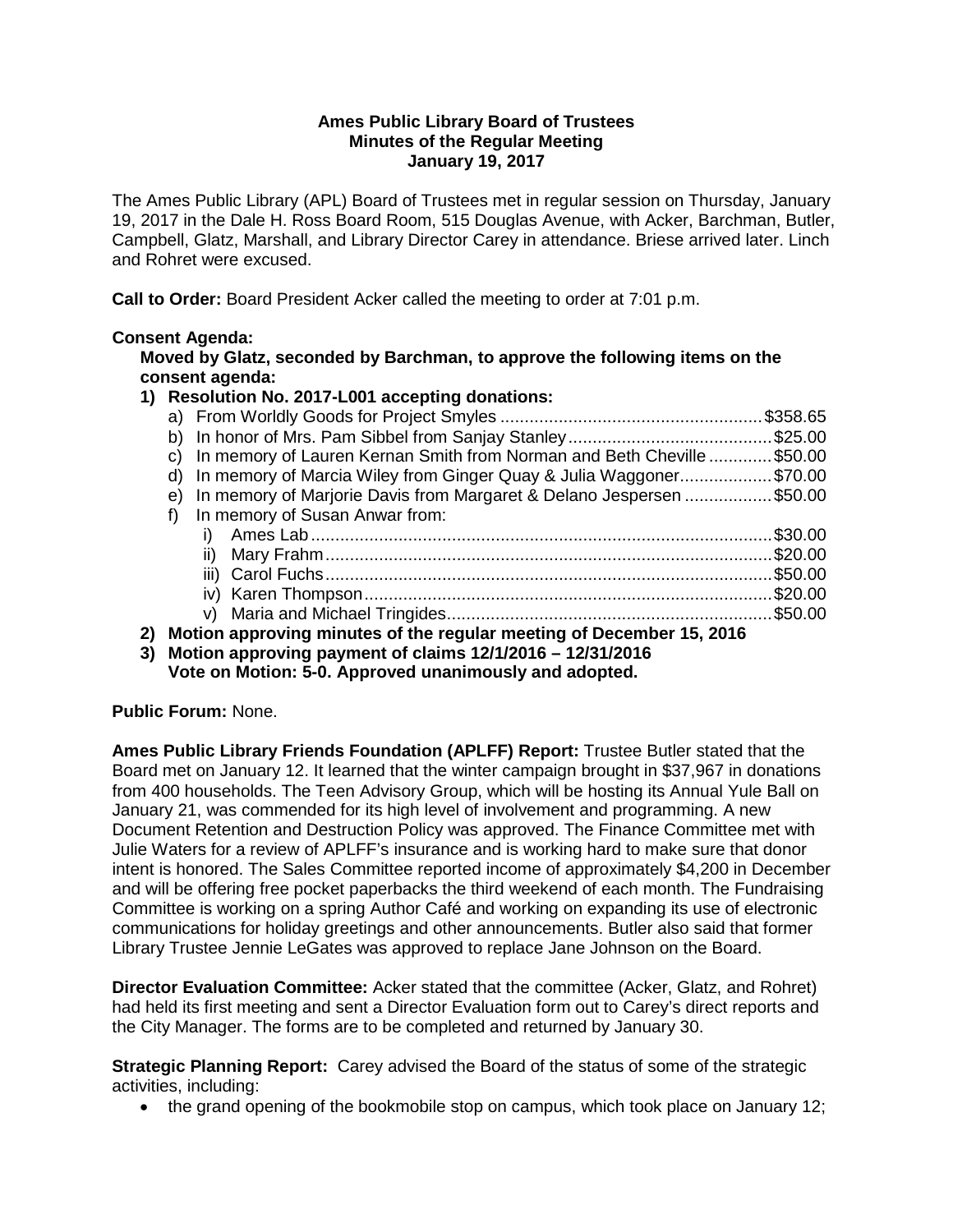- a new bookmobile stop at Ames High School and plans underway to add one at Ames Middle School;
- construction on the WOW Wall, the physical elements of which are up; and
- work on augmenting staff, including continued progress with the Intern Program, the possibility of having two AmeriCorps volunteers for summer and fall, and hopes that the Library's helper from a federal job program for seniors will be able to continue on.

The trustees were interested in knowing how the core competencies would be put to use and expressed interest in learning more about them at a future meeting.

**Administration Report:** Carey stated that a lot of effort has been put into the "Talk Race" program that will be held on January 28 to help people get more out of the upcoming appearance of Ta-Nehisi Coates at Iowa State. Structured opportunities will allow participants to explore issues of race and start conversations. "Talk Race" was a collaborative effort involving the Library, Ames Human Relations Commission, Ames Progressive Alliance, the ISU Office of Diversity, NAACP, and RunDSM.

Carey said that she and Kay Marner will be going to the American Library Association Midwinter Conference in Atlanta on January 20, where they will accept an Innovative Library Award for the Small Talk program. She said a press release will be issued later in the week.

Carey updated the trustees on personnel matters, noting that she has been involved in interviewing for Library interns and a new Assistant City Attorney. She said interviews are being scheduled for someone to fill the Adult Services Library Assistant position and the two other open positions are on hold for the time being because the City's Human Resources Department is currently short staffed.

The Library's final budget meeting with City Administration took place earlier in the month, and Carey said the City Manager thanked the trustees for their participation in the process. He was pleased that the Library's adjusted budget was lower than adopted and that the request for next year is reasonable. Carey said the requests will be presented to City Council on February 7.

Briese arrived at 7:15 p.m.

**Second Quarter Financial Reports:** Trustee Briese directed attention to the charts on page 13 of the packet. He said three-quarters of the Library's expenditures support people, as the pie chart shows; the bar chart indicates that halfway through the year the budget is about half spent; and the line graph reveals some seasonal trends in spending. He stated that the Budget and Finance Committee had met with staff the previous Friday and all operations look positive.

**Board Education:** Acker said the staff survey presentation will take place at a later date.

# **Meeting Rooms and Study Rooms Policy:**

### **Moved by Briese, seconded by Butler, to adopt a resolution approving revisions to the Meeting Rooms and Study Rooms Policy as presented/amended.**

It was noted that language had been added about signage, as requested, and that after discussion was held in December, it was not felt that there was a need to add anything more about scheduling priorities. Carey stated that the Management Team had discussed the additional bullet point under Conduct and Liability (pertaining to added security and payment for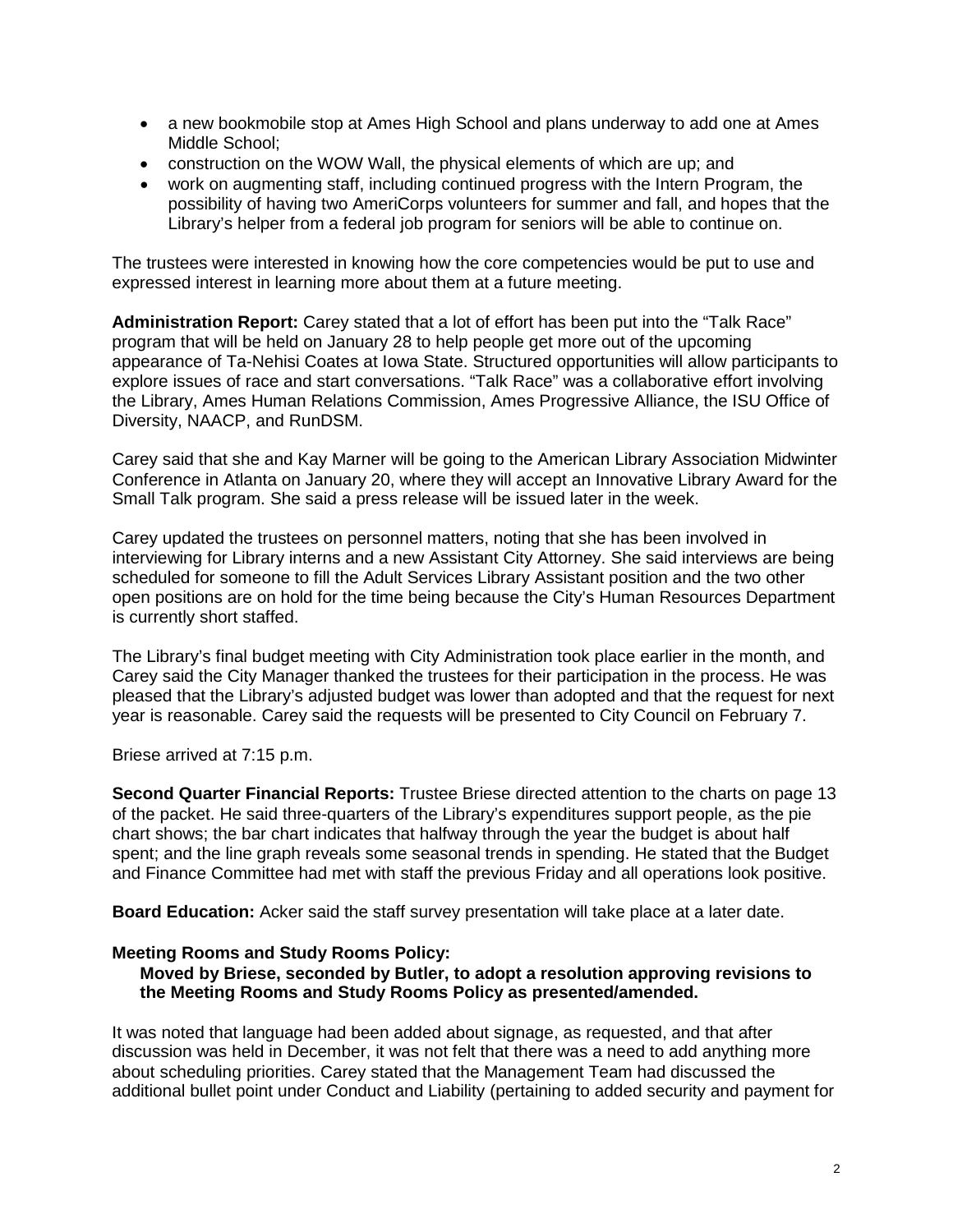it) that had been suggested. She said staff recommends not including it because it would be very difficult to determine when to charge without displaying any bias or discrimination. It would also be hard to apply that section of policy consistently without major changes to existing procedures. When asked if a group had ever been denied the right to reserve the room because of the nature of an event, Carey said only if it was a business solicitation.

In further discussion, Carey pointed out that if there were concerns about potential problems related to a Library program, a discussion about having paid security would take place in advance, regardless of whether the Library or the program partner paid for it. In addition, if there were a non-Library program for which she felt there should be security, she would prefer to have the Library cover the cost than to risk being discriminatory by making that request of one group but not another.

**Moved by Glatz, seconded by Barchman, to strike the proposed new line in the final bullet in the Conduct and Liability section of the policy. Vote on Motion. 6-0-1 (Voting yes: Acker, Barchman, Briese, Butler, Glatz, Marshall; Abstaining: Campbell.)** 

**Vote on Main Motion as amended: 7-0. Resolution No. 2017-L002 approved unanimously and adopted.**

**Programs Policy:** The Programs Policy was reviewed; no changes were necessary.

**Display Spaces Policy:** Carey invited discussion about the Display Spaces Policy, which had been referenced last month. She stated that the Art Exhibit Spaces section may need to be made broader, if student projects are to be displayed. The trustees noted that the policy does not state who is to put up exhibits and indicated that they do not want installation to overly impose on staff time. Staff will work on some revisions for the Board to consider in January.

# **Revised Budget Requests:**

**Moved by Briese, seconded by Glatz, to adopt a resolution approving the revised budget request for fiscal year 2017/18. Vote on motion: 6-0. Resolution No. 2017-L003 approved unanimously and adopted.**

**Agreement Between Ames Public Library Board of Trustees and APLFF: Moved by Briese, seconded by Campbell, to adopt a resolution approving the revised agreement between Ames Public Library Board of Trustees and Ames Public Library Friends Foundation as presented/amended.**

There was discussion about proposed changes and certain concerns were raised.

**Moved by Glatz, seconded by Barchman, to table the motion until language stating that APLFF will maintain its 501(c)(3) tax status and have regular financial reviews is included and the document has had a legal review.**

**Vote on motion: 6-0. Unanimous. The matter was postponed temporarily.**

#### **Book Sale Agreement with APLFF:**

**Moved by Briese, seconded by Marshall, to adopt a resolution approving the updated book sale agreement between Ames Public Library Friends Foundation and Ames Public Library Board of Trustees as presented/amended.**